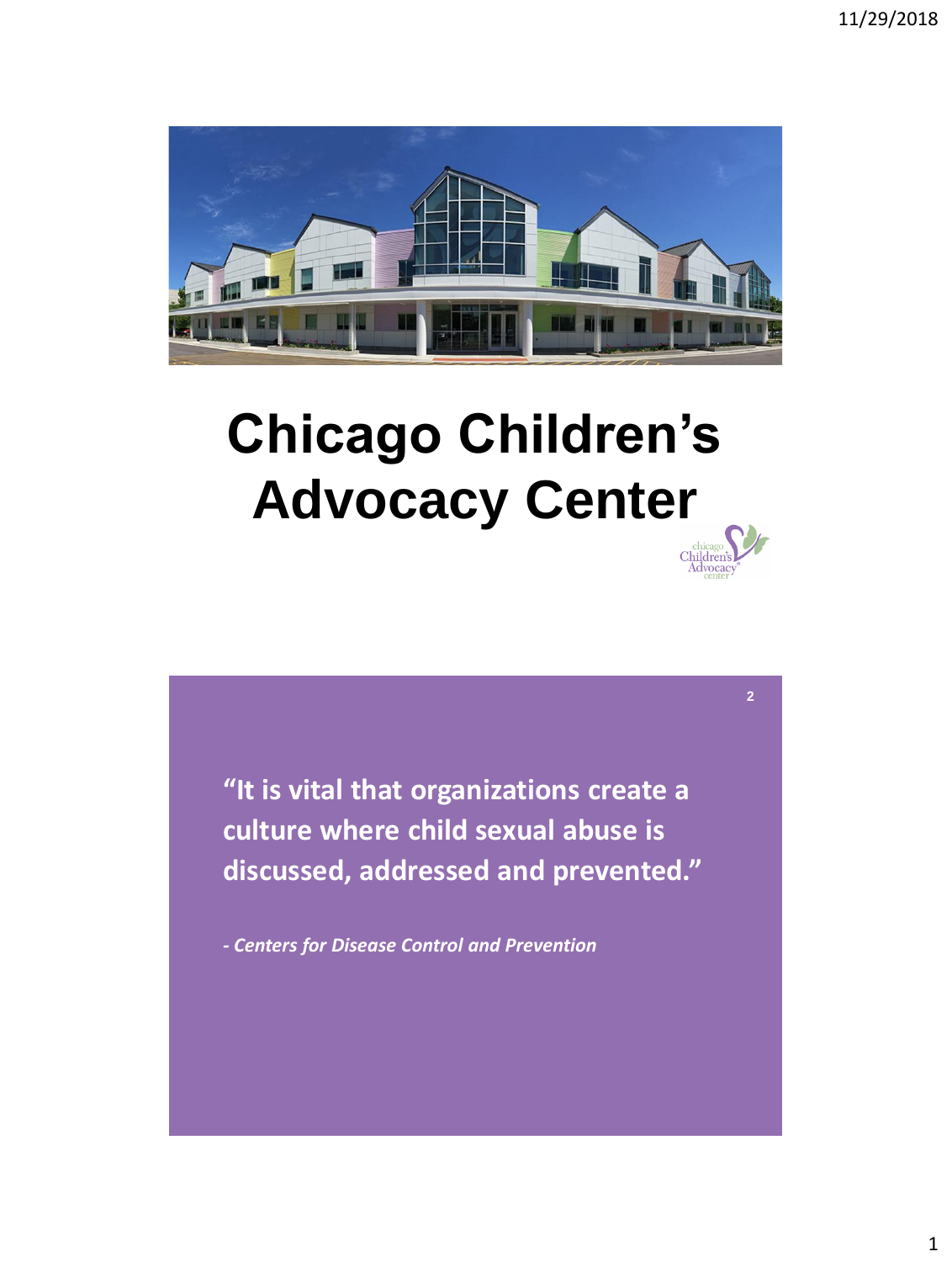

## **Our work with CPS**

- Training and education for staff
	- 3000+ staff trained in person in August
	- 45K staff trained via video & facilitated discussion in August
- Next step: Erin's law education for students and education sessions for parents





**4**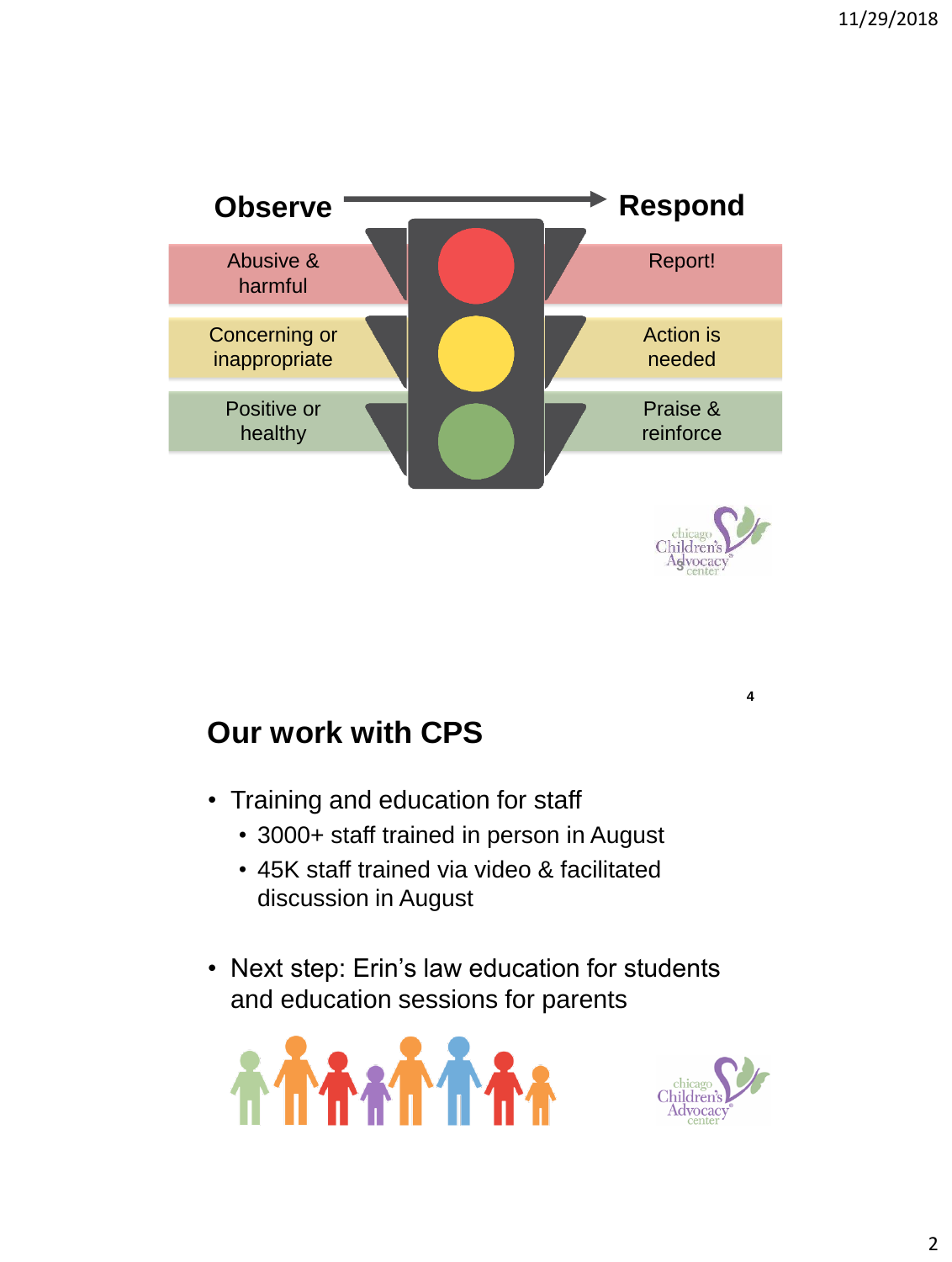## **Clinical training agenda:**

- Part 1:
	- ChicagoCAC's role
	- Terms and statistics to know about child sexual abuse
	- Preventing sexual abuse
- Part 2:
	- Responding to behavior and disclosures
	- The mandated reporting process
	- Hope and healing for students



**6**

**5**

### **Our work with CPS**

- Hope and healing for students
	- Awareness of our existing PATHH collaboration and other support services
	- Post-incident response as needed
- Next step: Expansion of PATHH



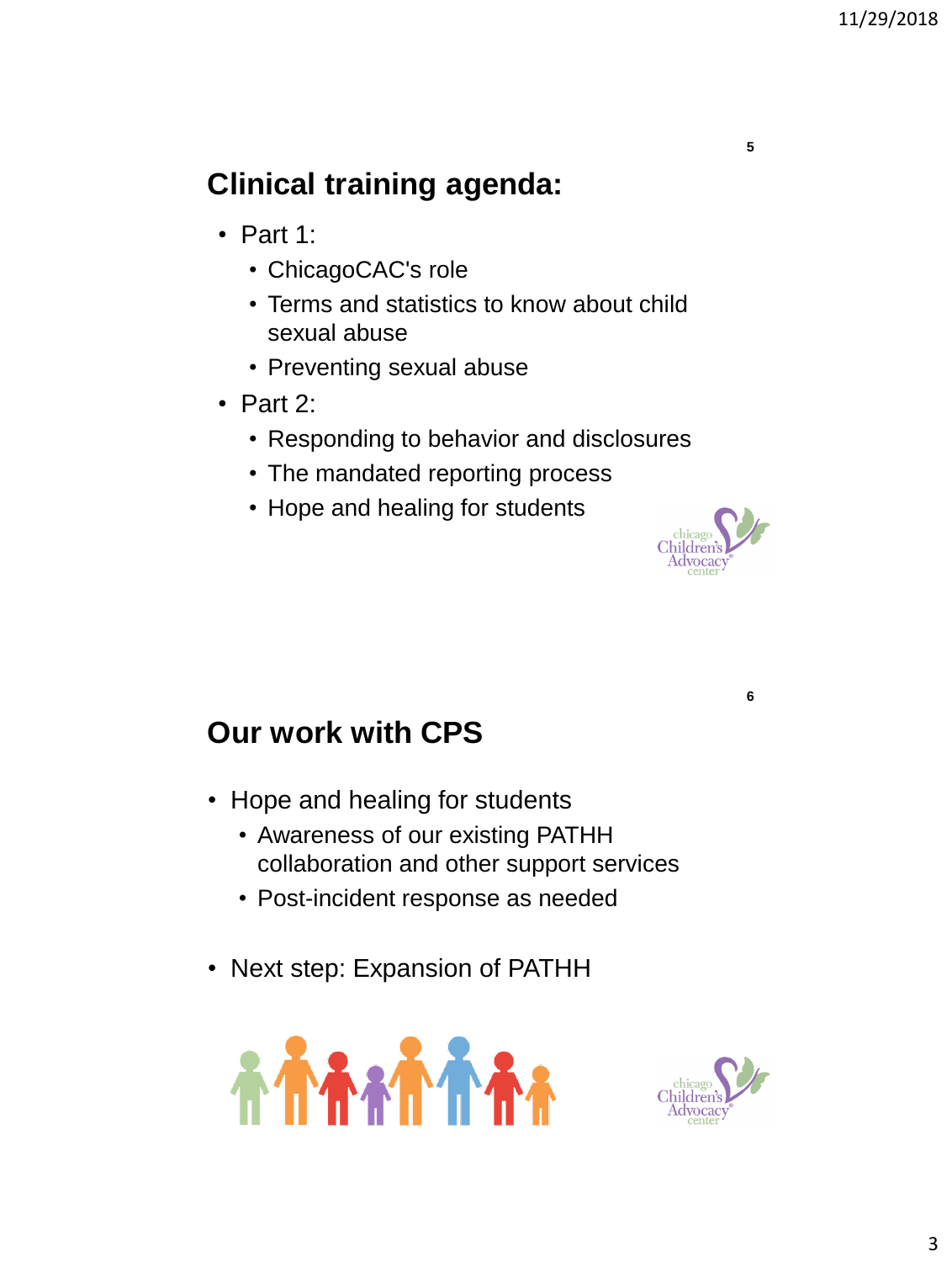**7**

**8**

## **Key messages adults can provide for healing:**

*I believe you. I see you and I hear you. It wasn't your fault.*



### **Our work with CPS**

- Investigative services
	- Awareness of our role doing forensic interviews and family advocacy
	- Ongoing meetings
- Next step: Continued collaboration to build MOUs with CPS and OIG



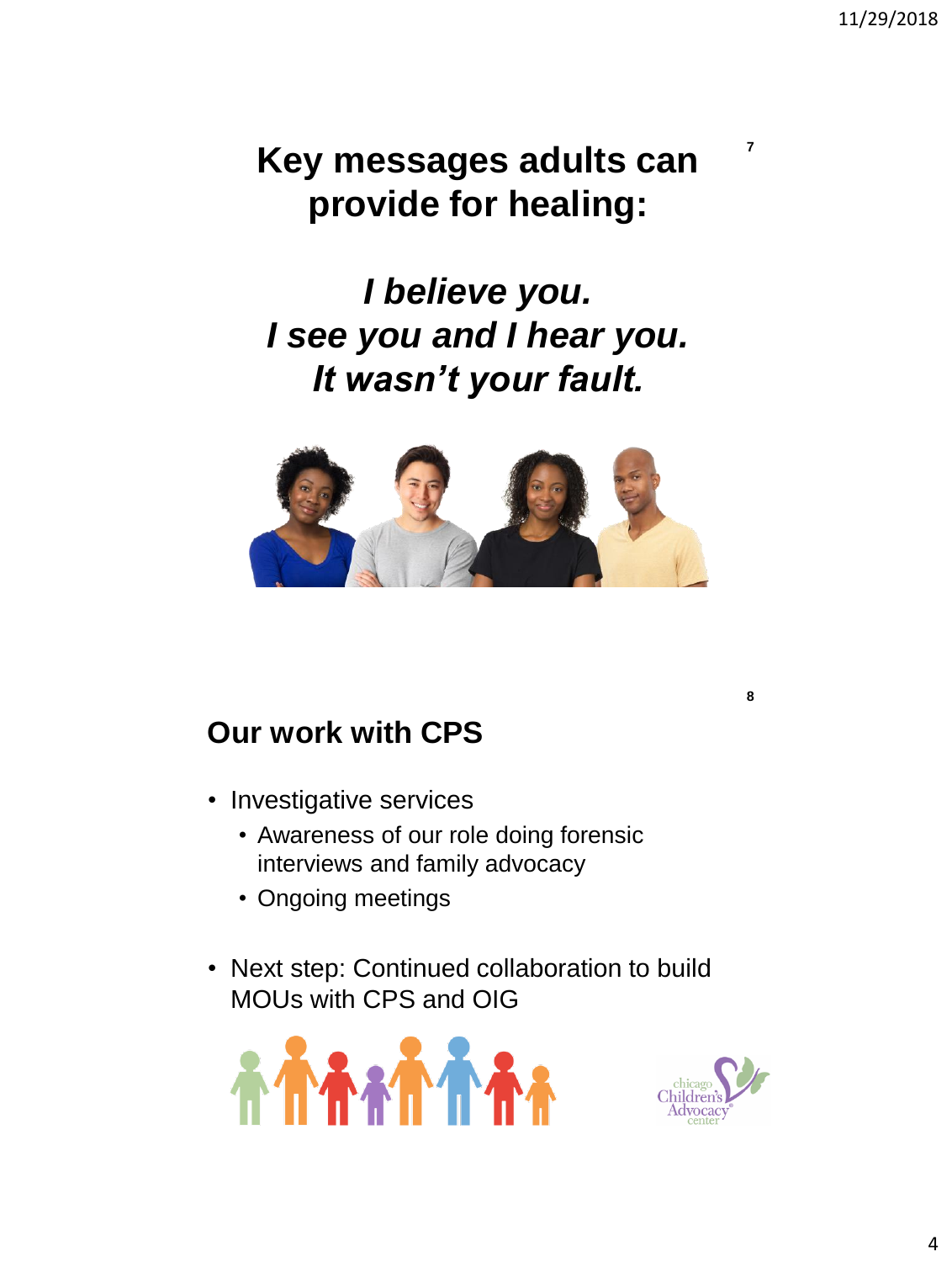

**ChicagoCAC – Police – DCFS – Medical – State's Attorney**



## **Protecting Chicago's Children:**

**A training for Related Service Providerss on sexual abuse prevention, response and healing**